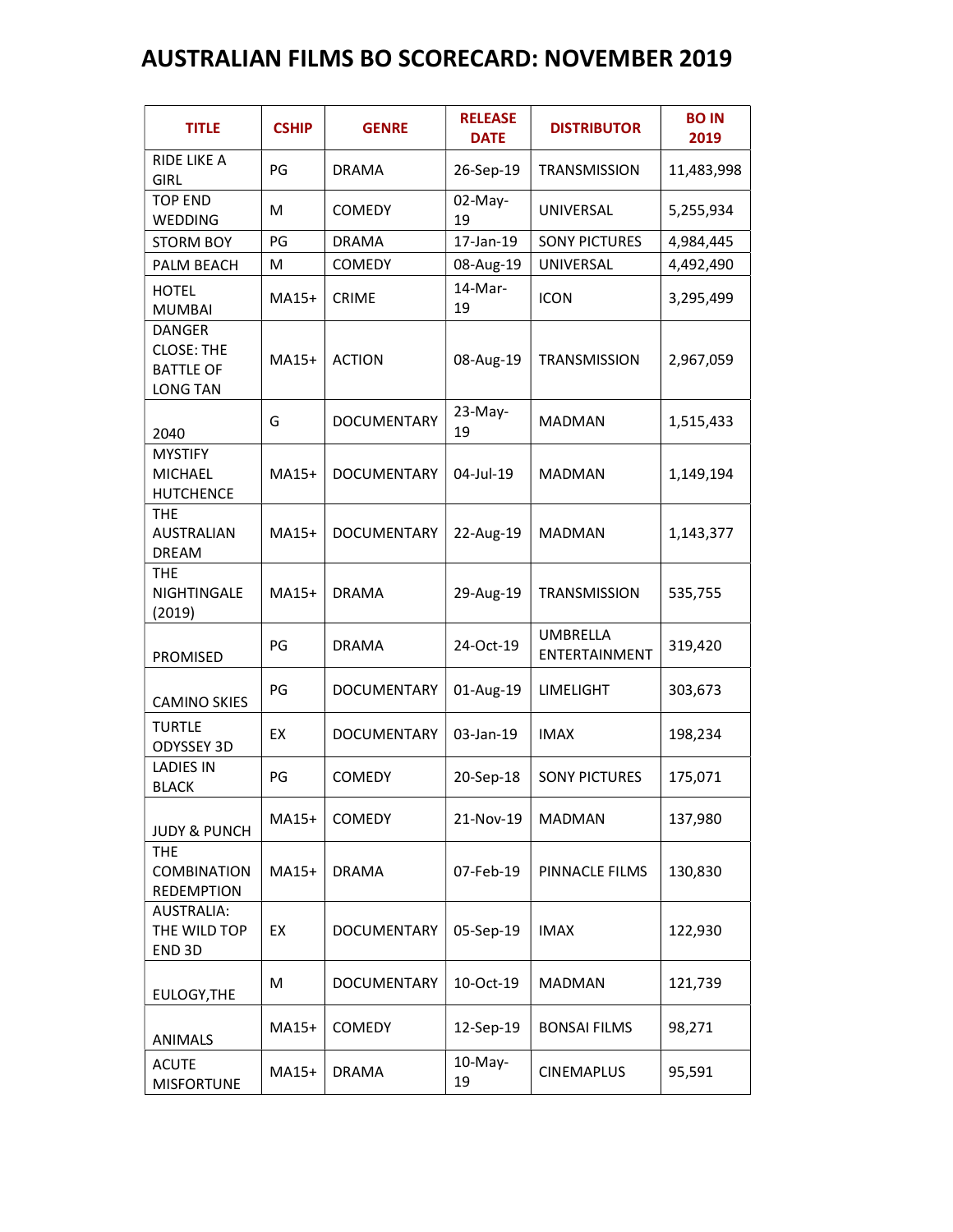| <b>BACK OF THE</b><br><b>NET</b>                                                                               | G     | <b>FAMILY</b>        | 18-Apr-19     | <b>UMBRELLA</b><br>ENTERTAINMENT | 93,624 |
|----------------------------------------------------------------------------------------------------------------|-------|----------------------|---------------|----------------------------------|--------|
| SUZI Q                                                                                                         | M     | DOCUMENTARY          | 20-Nov-19     | LABEL                            | 90,670 |
| <b>GUESS HOW</b><br>MUCH I LOVE<br>YOU: AN<br><b>ENCHANTING</b><br><b>EASTER</b>                               | G     | <b>FAMILY</b>        | 11-Apr-19     | <b>INDIES</b>                    | 78,830 |
| ANGEL OF<br><b>MINE</b>                                                                                        | MA15+ | <b>DRAMA</b>         | 05-Sep-19     | <b>R&amp;R FILMS</b>             | 72,691 |
| <b>BOY ERASED</b>                                                                                              | MA15+ | <b>DRAMA</b>         | 08-Nov-18     | UNIVERSAL                        | 62,530 |
| UNDERMINED:<br><b>TALES OF THE</b><br>KIMBERLEY                                                                | M     | <b>DOCUMENTARY</b>   | 21-Feb-19     | <b>UMBRELLA</b><br>ENTERTAINMENT | 51,299 |
| <b>BUOYANCY</b>                                                                                                | M     | <b>DRAMA</b>         | 26-Sep-19     | <b>UMBRELLA</b><br>ENTERTAINMENT | 49,705 |
| <b>EMU RUNNER</b>                                                                                              | PG    | <b>DRAMA</b>         | 07-Nov-19     | <b>UMBRELLA</b><br>ENTERTAINMENT | 49,705 |
| <b>ANDRE RIEU'S</b><br><b>SYDNEY TOWN</b><br><b>HALL CONCERT</b><br>$- AN$<br><b>AUSTRALIAN</b><br>CELEBRATION | EX    | <b>SPECIAL EVENT</b> | 15-Dec-18     | PIECE OF MAGIC<br>ENT.           | 49,660 |
| <b>SLAM</b>                                                                                                    | MA15+ | <b>DRAMA</b>         | 17-Oct-19     | <b>BONSAI FILMS</b>              | 41,535 |
| <b>HAPPY SAD</b><br><b>MAN</b>                                                                                 | M     | <b>DOCUMENTARY</b>   | 31-Oct-19     | PROUD MOTHER<br><b>PICTURES</b>  | 40,166 |
| <b>MARTHA: A</b><br><b>PICTURE</b><br><b>STORY</b>                                                             | M     | <b>DOCUMENTARY</b>   | 28-Nov-19     | <b>UMBRELLA</b><br>ENTERTAINMENT | 39,337 |
| THE NAKED<br><b>WANDERER</b>                                                                                   | M     | <b>COMEDY</b>        | 05-Sep-19     | <b>UMBRELLA</b><br>ENTERTAINMENT | 39,191 |
| <b>BACKTRACK</b><br><b>BOYS</b>                                                                                | MA15+ | <b>DOCUMENTARY</b>   | 25-Oct-18     | UMBRELLA<br>ENTERTAINMENT        | 31,224 |
| <b>CELESTE</b>                                                                                                 | M     | <b>DRAMA</b>         | 25-Apr-19     | <b>CURIOUS FILMS</b>             | 24,978 |
| <b>ROGUE WAVES</b>                                                                                             | EX    | DOCUMENTARY          | 22-Oct-19     | <b>INDIES</b>                    | 23,041 |
| ME & MY LEFT<br><b>BRAIN</b>                                                                                   | M     | <b>COMEDY</b>        | 16-May-<br>19 | PANORAMIC<br><b>PICTURES</b>     | 21,956 |
| THE MAP TO<br><b>PARADISE</b>                                                                                  | PG    | DOCUMENTARY          | 04-Jul-19     | <b>INDIES</b>                    | 21,312 |
| <b>BILCHED</b>                                                                                                 | MA15+ | <b>COMEDY</b>        | 21-Nov-19     | <b>BONSAI FILMS</b>              | 21,076 |
| <b>BOOK WEEK</b>                                                                                               | M     | <b>COMEDY</b>        | 25-Oct-18     | <b>BONSAI FILMS</b>              | 20,590 |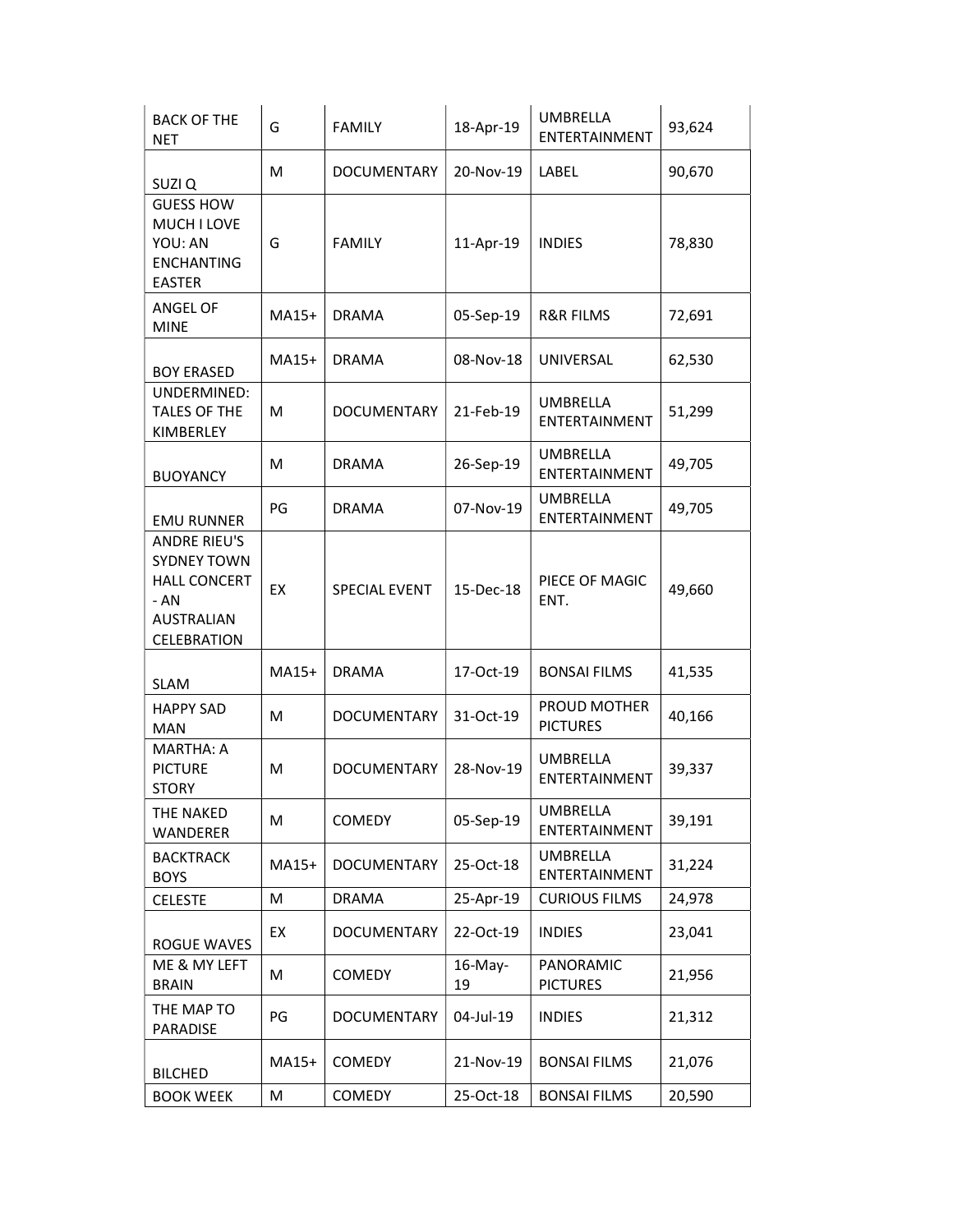| <b>AUSTRALIA:</b><br><b>LAND BEYOND</b><br><b>TIME</b> | G      | <b>DOCUMENTARY</b> | 06-Mar-<br>03 | <b>IMAX</b>                      | 20,220 |
|--------------------------------------------------------|--------|--------------------|---------------|----------------------------------|--------|
| <b>GREEN LIGHT</b>                                     | M      | <b>DOCUMENTARY</b> | 11-Oct-19     | <b>INDIES</b>                    | 19,514 |
| <b>LOCUSTS</b>                                         | MA15+  | <b>THRILLER</b>    | 17-Oct-19     | <b>FILMINK</b>                   | 18,430 |
| THE STORY OF<br><b>EARTH</b>                           | EX     | <b>DOCUMENTARY</b> | 19-Jul-19     | <b>IMAX</b>                      | 18,340 |
| <b>TWO HEADS</b><br><b>CREEK</b>                       | MA15+  | <b>COMEDY</b>      | 21-Nov-19     | ENTERTAINMENT<br><b>ADVOCATE</b> | 15,639 |
| THE STORY OF<br>THE EARTH                              | PG     | <b>DOCUMENTARY</b> | 31-Jul-19     | <b>IMAX</b>                      | 15,521 |
| <b>LION</b>                                            | PG     | <b>DRAMA</b>       | 19-Jan-17     | <b>TRANSMISSION</b>              | 14,733 |
| <b>CHOCOLATE</b><br><b>OYSTER</b>                      | MA15+  | <b>DRAMA</b>       | 14-Mar-<br>19 | Athabasca Film                   | 14,606 |
| LITTLE<br><b>MONSTERS</b>                              | MA15+  | <b>COMEDY</b>      | 31-Oct-19     | <b>FILMINK</b>                   | 13,783 |
| <b>ISLAND OF THE</b><br><b>HUNGRY</b><br><b>GHOST</b>  | PG     | <b>DOCUMENTARY</b> | 07-Mar-<br>19 | <b>BONSAI FILMS</b>              | 11,797 |
| THE FURIES                                             | $R18+$ | <b>ACTION</b>      | 07-Nov-19     | <b>ODIN'S EYE</b>                | 9,965  |
| <b>SIXTEEN LEGS</b>                                    | TBC    | <b>DOCUMENTARY</b> | 18-Feb-18     | <b>INDIES</b>                    | 9,480  |
| <b>BREATH</b>                                          | M      | <b>DRAMA</b>       | 03-May-<br>18 | <b>ROADSHOW</b>                  | 8,405  |
| PIMPED                                                 | MA15+  | <b>THRILLER</b>    | 14-Mar-<br>19 | <b>BONSAI FILMS</b>              | 8,344  |
| <b>BLUE (2017)</b>                                     | PG     | <b>DOCUMENTARY</b> | 12-Oct-17     | <b>TRANSMISSION</b>              | 7,677  |
| <b>ROCKABUL</b>                                        | M      | <b>DOCUMENTARY</b> | 16-May-<br>19 | <b>POTENTIAL</b>                 | 6,537  |
| <b>GURRUMUL</b>                                        | PG     | <b>DOCUMENTARY</b> | 25-Apr-18     | <b>MADMAN</b>                    | 5,386  |
| <b>JIRGA</b>                                           | M      | <b>DRAMA</b>       | 27-Sep-18     | <b>FOOTPRINT</b>                 | 5,020  |
| <b>WATCH THE</b><br><b>SUNSET</b>                      | MA15+  | <b>ACTION</b>      | 22-Aug-19     | <b>INDIES</b>                    | 4,633  |
| MAD MAX:<br><b>FURY ROAD</b>                           | MA15+  | <b>ACTION</b>      | 14-May-<br>15 | <b>ROADSHOW</b>                  | 4,595  |
| <b>REFLECTIONS</b><br>IN THE DUST                      | MA15+  | <b>DRAMA</b>       | 07-Mar-<br>19 | <b>BACKLOT</b><br><b>STUDIOS</b> | 4,195  |
| <b>VOYAGE OF</b><br><b>THE</b><br>SOUTHERN<br>SUN      | G      | <b>DOCUMENTARY</b> | 20-Apr-17     | <b>INDIES</b>                    | 4,172  |
| <b>FRAGMENTARY</b>                                     | TBC    | <b>COMEDY</b>      | 21-Oct-19     | Athabasca Film                   | 3,968  |